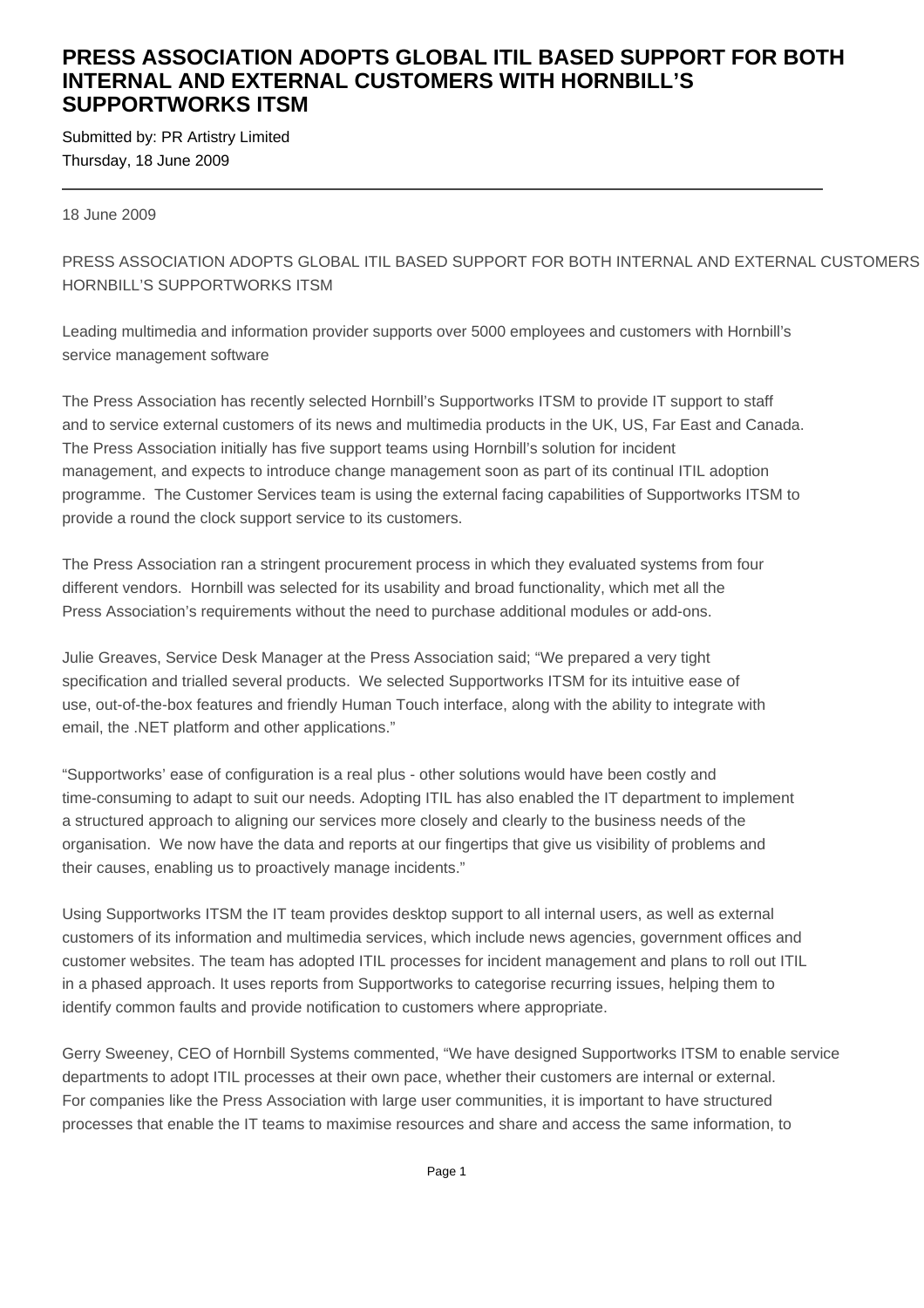provide an efficient support service. The reporting functionality also enables the IT teams to identify patterns and issues, allowing for proactive planning that can ensure incidents are rectified and changes to IT systems are executed with minimum disruption to customers."

-ends-

### NOTES TO EDITORS

#### About the Press Association

The Press Association is the UK's leading multimedia news and information provider and supplier of business-to-business media services. As home to the national news agency of the UK and Ireland, the Press Association provides a continuous feed of text, pictures, video and data into newsrooms around the country.

Founded in 1868, the Press Association also supplies a wide range of content and editorial services ranging from international sports data, comprehensive entertainment guides and photo syndication to editorial training and weather forecasting. The Press Association is also a key supplier to non-media customers, assisting commercial, government and not-for-profit organisations to access information and communicate successfully through the media.

The Press Association is owned by PA Group Limited. Other PA Group companies include weather forecasting business MeteoGroup and Canadian newswire distribution company CNW Group.

For more information, please visit; www.pressassociation.com

#### About Hornbill Systems

Service Management software from Hornbill enables organisations to provide excellent customer service while benefiting from the economies of consolidation on a single technology platform. Supportworks' service desk templates are designed for rapid deployment within any employee or customer support environment, including ITIL-compatible IT Service Management, IT Helpdesk, Customer Service, HR and Facilities Management with the flexibility to build additional desks at minimal extra cost. Hornbill's software supports thousands of commercial and governmental sites worldwide. Hornbill Systems was founded in the UK in 1995 and has US offices in Dallas and New York.

Hornbill has earned many industry accolades including; Service Desk Institute "IT Service and Support Technology Supplier of the Year" for 2008, "Best Business use of Support Technology" with Sharp Electronics and "Support Excellence Award for Smaller Helpdesks" with Camelot in 2005.

High profile customers include Atos Origin (Athens Olympics 2004, Torino Winter Olympics 2006 and Beijing Olympics 2008), Buckinghamshire Hospitals NHS Trust, London Borough of Waltham Forest, Greggs, London Metropolitan University, RSPB, Chubb Insurance, House of Fraser, Halfords, The National Archives, and Camelot.